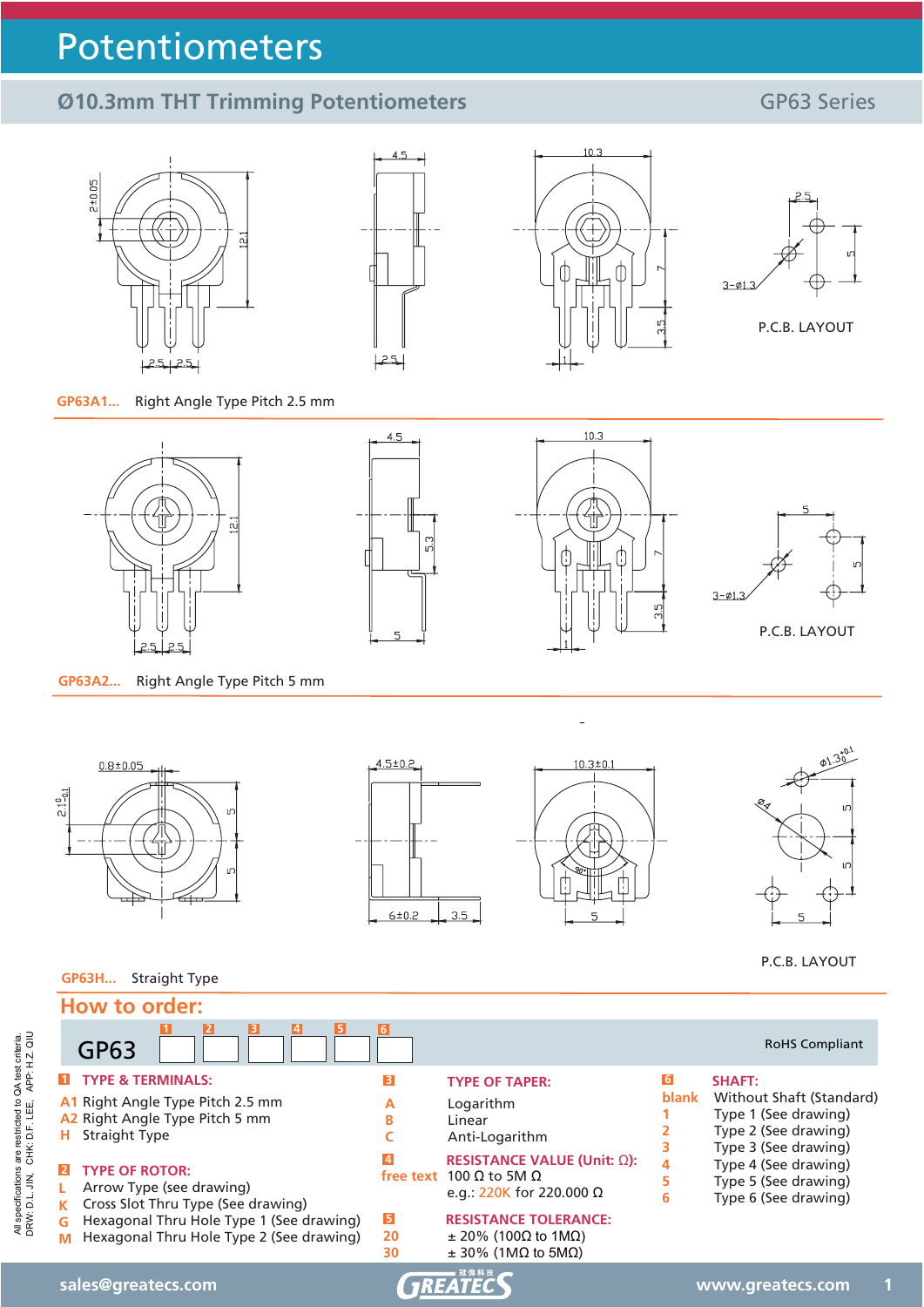# <u>微调合成碳膜电位器</u> **SPECIFICATIONS**

| General                                                                                                          |
|------------------------------------------------------------------------------------------------------------------|
| -This specification is applied to potentiometers used<br>for electronic equipment.                               |
| -Operating temperature: $-25^{\circ}\text{C} \sim +70^{\circ}\text{C}$                                           |
| <b>Features</b>                                                                                                  |
| -Carbon resistive element.<br>-Dust proof enclosure.                                                             |
| -Polyester substrate.<br>-Also upon request:<br>$\Diamond$ Wiper positioned at 50% or fully clockwise.           |
| $\diamond$ Supplied in magazines for automatic insertion.<br>$\diamond$ Long life model for low cost control pot |
| applications<br>$\diamond$ self extinguishable plastic UL 94V-0                                                  |
| $\diamond$ cut track option<br>$\diamond$ special tapers                                                         |
| $\diamond$ mechanical detents<br>$\Diamond$ low & extra low torque versions<br>$\diamond$ special switch option  |
|                                                                                                                  |

### ᙗ㜭䈤᰾ **CHARACTERISTICS**

#### ⭥≄ᙗ㜭 **ELECTRICAL SPECIFICATIONS**

| 阻值范围<br>Range of valuse         | 100 $\Omega \le Rn \le 5M \Omega$                                         |
|---------------------------------|---------------------------------------------------------------------------|
| 阻值误差 Tolerance                  | 100 $\Omega \le Rn \le 1$ M $\Omega$ $\pm$ 20%                            |
|                                 | 1M $\Omega$ $\leq$ Rn $\leq$ 5M $\Omega$ $\cdots$ $\cdots \cdots \pm$ 30% |
| 最大电压 Max. voltage               | 200V DC (lin), 100V DC (no lin)                                           |
| 额定功率 Rated power                | 0.15W (lin), 0.07W (no lin)                                               |
| 线性 Taper                        | Lin, Log, Alog                                                            |
| 残留电阻 Residual resistance        | $\leq 5\%$ Rn(3 Ω min)                                                    |
| 平滑性 Equivalent noise resistance | $\leq$ 3%Rn(3 Ω min)                                                      |

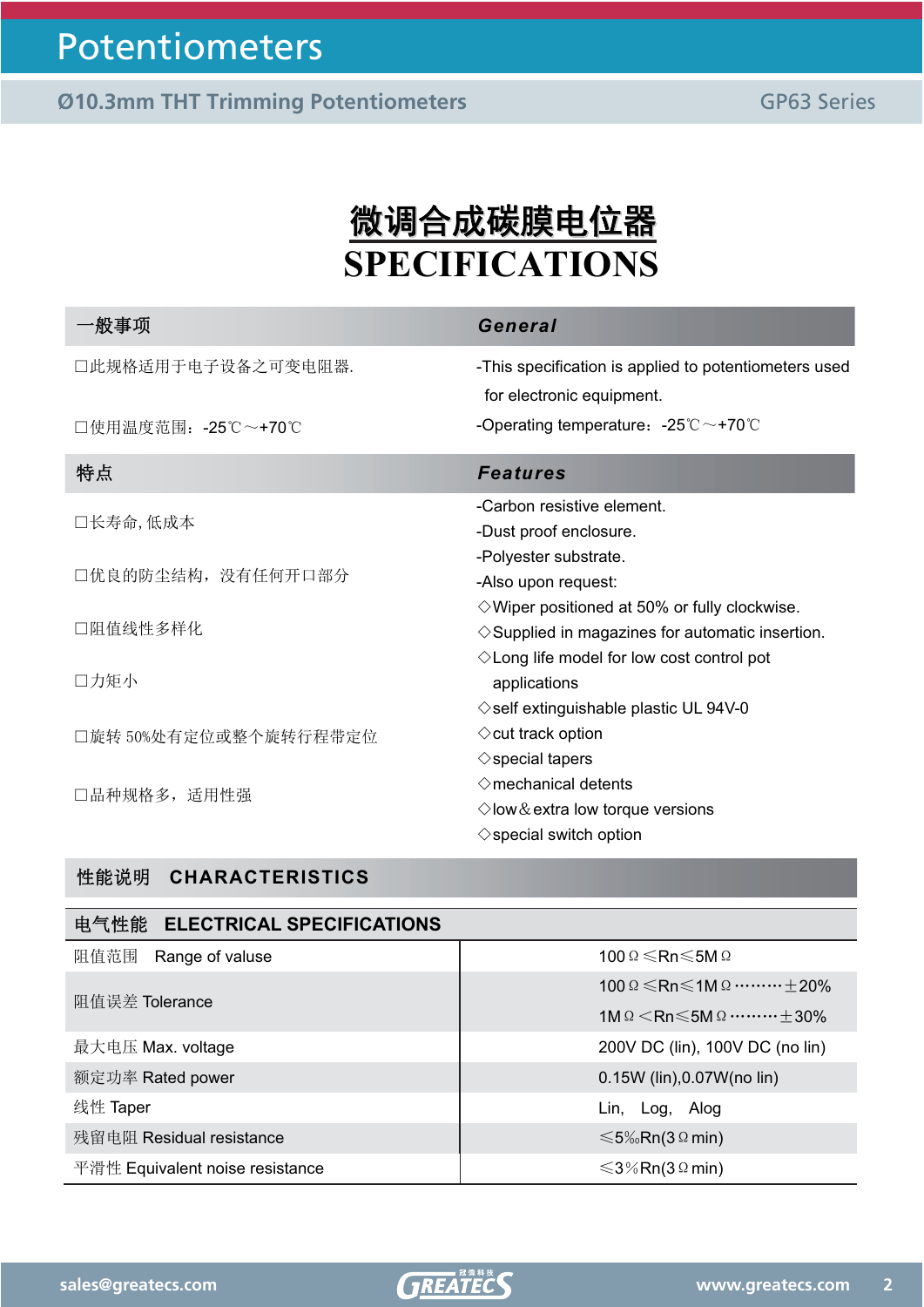## Potentiometers

**Ø10.3mm THT Trimming Potentiometers** GP63 Series

| 机械性能 MECHANICAL SPECIFICATIONS   |                                    |
|----------------------------------|------------------------------------|
| 机械旋转角度 Mechanical rotation angle | $235^{\circ}$ $\pm 5^{\circ}$      |
| 电气旋转角度 Electrical rotation angle | 220 $^{\circ}$ $\pm$ 20 $^{\circ}$ |
| 旋转力矩 Torque                      | $0.4 \sim 2$ Ncm                   |
| 止档力矩 Stop torque                 | $>5$ Ncm                           |
| 机械耐久性 Mechanical endurance       | 10,000cycles<br>Long life          |
| 焊接 Soldering                     | 温度 T≤260°C±5°C,时间 t≤5s             |

### **ROTORS(孔的形式)**